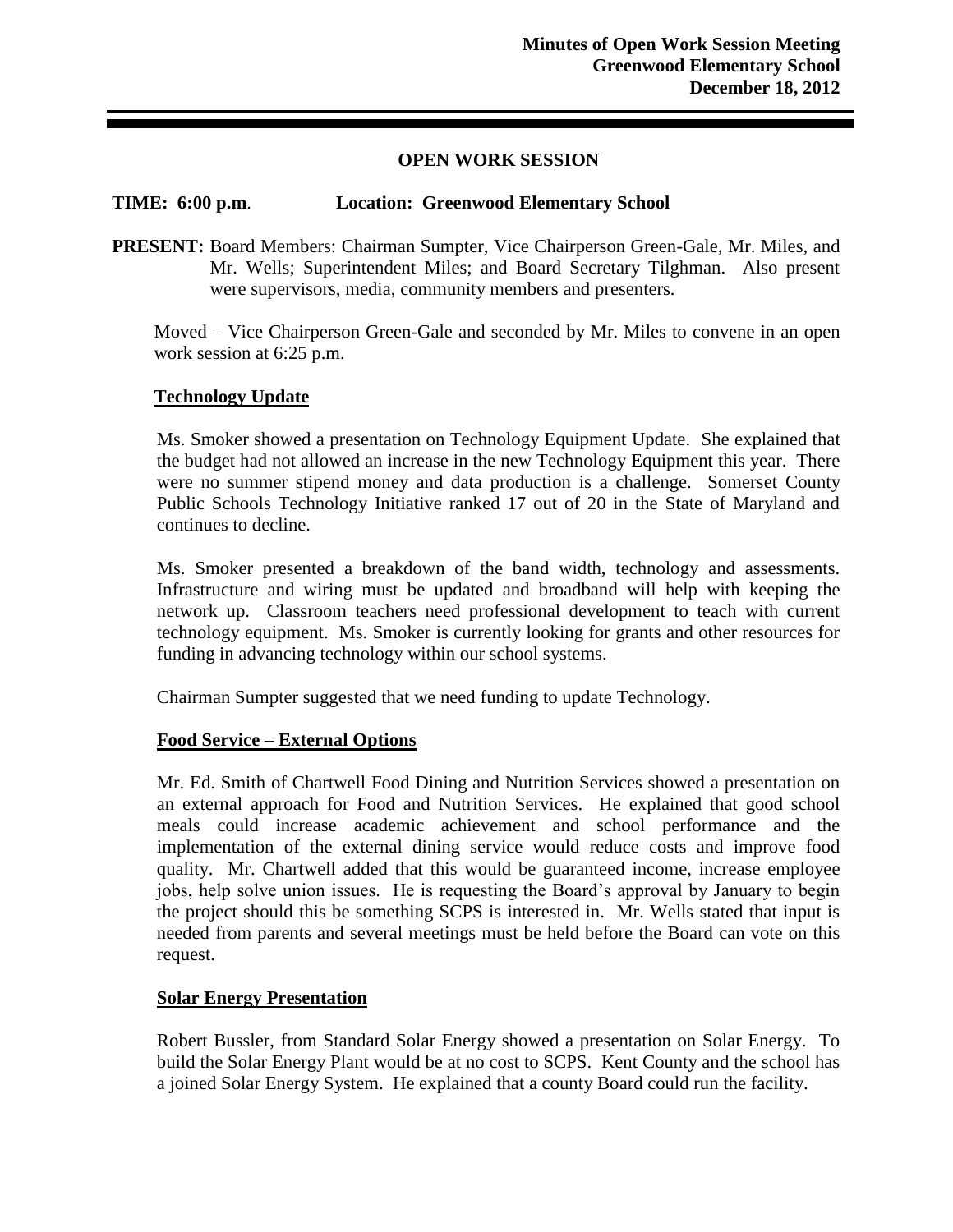# **Bleachers**

Mr. Jefferson presented the vendor quotes to the Board and will be seeking the Board's approval at the open regular meeting. He will be requesting to purchase bleachers from West Recreation, Gametime for the two high schools. Washington Academy & High School's home side will have 550 bleachers and the visitors side will have 250 bleachers. Crisfield Academy & High School will have two sets of bleachers with 225 seats on both sides.

Chairman Sumpter informed Mr. Jefferson that he must go before the commissioners for final approval of the bleacher purchase.

# **Pole Barn Building/Storage Building**

Mr. Jefferson presented the information received from one vendor. The maximum budget is \$108,000 estimate, current price will be higher.

Chairman Sumpter stated that the over budget amount must be presented to the commissioners if all effort was done to advertise for bids.

# **Student Transportation**

Mr. Wells requested that Mr. Jefferson provide bus drivers with a list of CHS dislocated students and their correct locations and enforce parents to provide the information to the schools. He also requested that schools enforce the prohibition of parents driving in the bus lanes.

The meeting adjourned at 7:40 p.m. and the Board convened in and open regular session.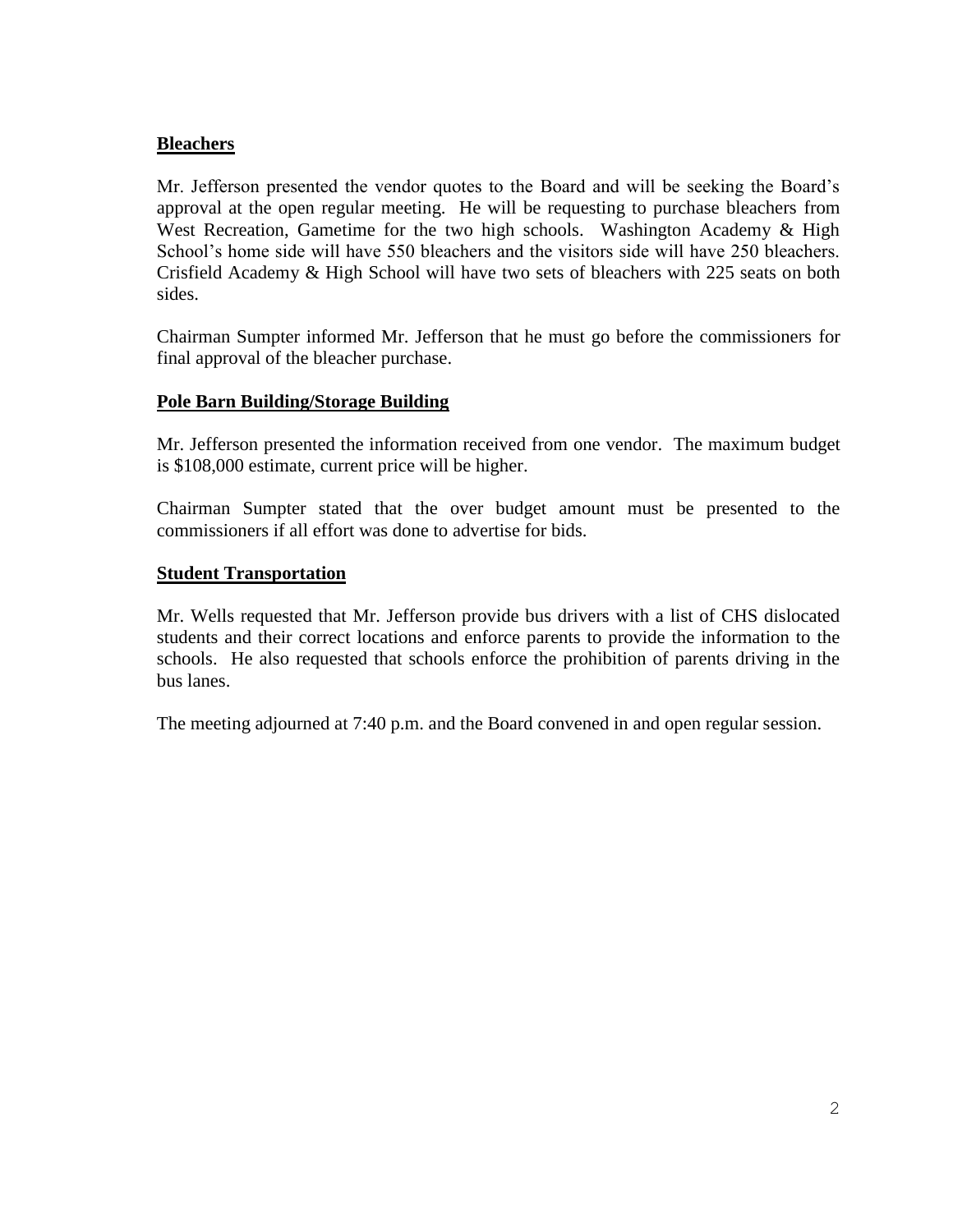## **OPEN REGULAR SESSION**

#### **OPEN REGULAR SESSION**

#### **TIME: 7:45 p.m**. **Location: Greenwood Elementary School**

**PRESENT:** Board Members: Chairman Sumpter, Vice Chairperson Green-Gale, Mr. Miles, and Mr. Wells; Superintendent Miles; and Board Secretary Tilghman. Also present were supervisors, media and presenters.

## **CLOSED MEETING:**

5:02 p.m. – Pursuant to Section 10-508 of the **Annotated Code of Maryland** Motion: Mr. Miles and seconded by Mr. Wells; unanimously carried

#### **Reviewed and Approved Closed Minutes**

November 27, 2012

**Performed Administrative Functions – Section 10-503** Received information from the Superintendent

## **Discussed Personnel Matters – Section 10-508(a) (1)**

Received, reviewed and discussed personnel matters

### **Consulted with Attorney to Obtain Legal Advice**

Received advice from the Board Attorney

#### **The Board reconvened in Open Regular Session - 7:45 p.m.**

**PRESENT:** Board Members: Chairman Sumpter, Vice Chairperson Green-Gale, Mr. Miles, and Mr. Wells; Superintendent Miles; and Board Secretary Tilghman. Also present were supervisors, media and presenters.

#### **Pledge of Allegiance**

#### **Adoption of Agenda**

Motion: Mr. Wells and seconded by Mr. Miles to adopt the amended agenda; unanimously carried.

A tribute to Dr. Whittington was made and Vice Chairperson Green-Gale accepted the plaque for Ms. Whittington.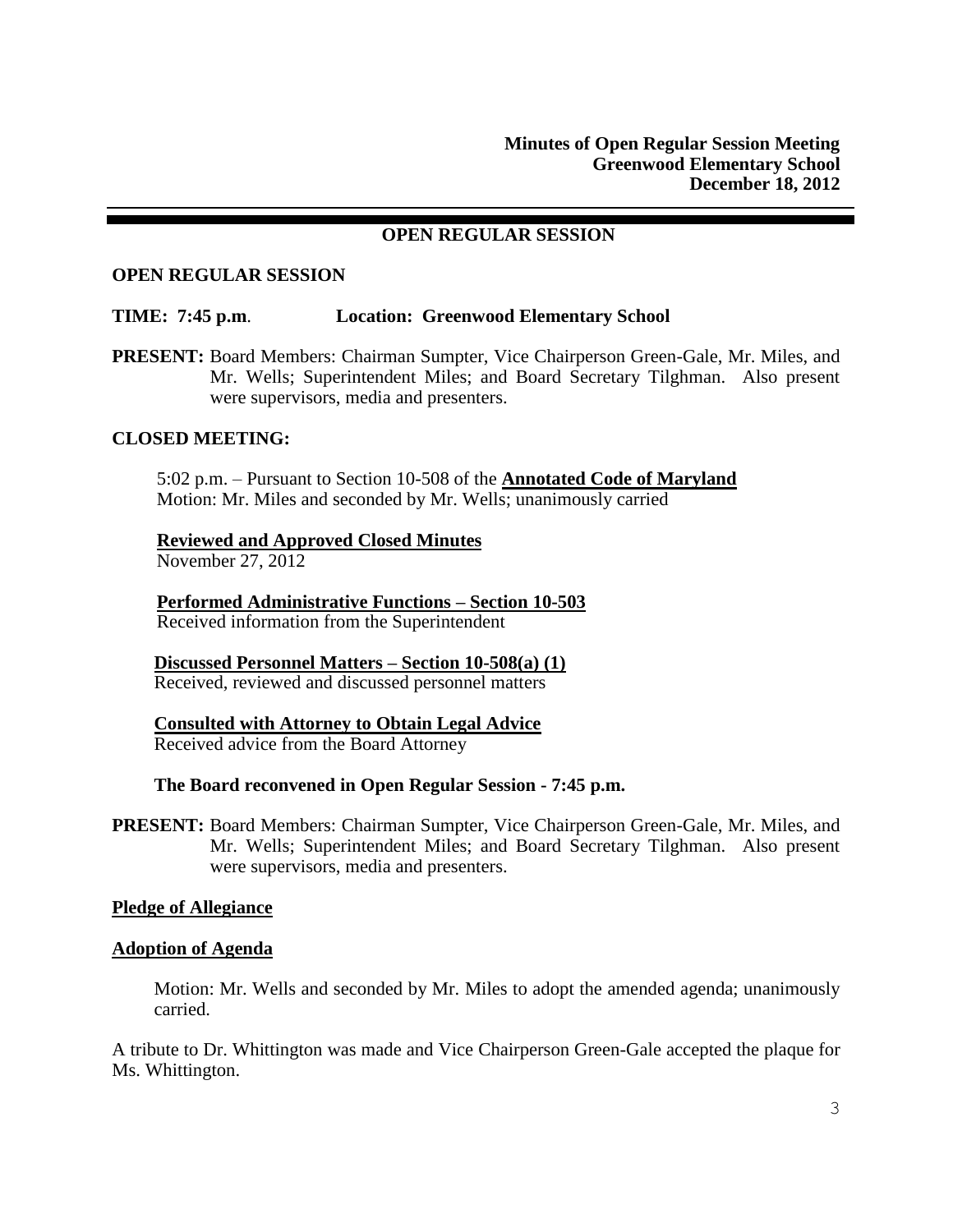## **Approval of Open Regular Session Minutes**

Motion: Mr. Miles and seconded by Vice Chairperson Green-Gale to approve the amended minutes of the following meetings:

### **Announcement of Closed Meeting**

Chairman Sumpter announced that the Somerset County Board of Education met in a Closed Session on December 18, 2012 date pursuant to Section 10-508 of the *Maryland Annotated Code* for the reasons listed below:

- $\triangleright$  To review and approve the closed meeting minutes of November 27, 2012
- $\triangleright$  To perform administrative functions Section 10-503
- $\triangleright$  To discuss personnel matters Section 10-508(a) (1)
- $\triangleright$  To seek advice from Legal Council Section 10-508 (a)(7)
- $\triangleright$  To consider matters related to contracted agreements Section 10-508 (a)(14)

## **Public Participation**

Mr. Robert Price addressed the Board with his concerns about not being called into to volunteer.

Mr. Dan Kuebler expressed his concern regarding replacing bleachers that do not need replacing. He suggested that a subcommittee be developed to discuss with parents what the requirements of the bleachers are and ask commissioners can funding be used for other purposes.

### **Recognition of the Golf, Soccer and Field Hockey Teams**

Dr. Miles presented certificates to the Golf, Soccer and Field Hockey Teams. The Board congratulated the teams for a job well done.

### **Student Board Members' Activities Reports**

Crisfield Academy & High School student representative presented a very informational report and was thanked by the Board members. Washington Academy & High School student representative was excused from the meeting. Mr. Elebash presented his schools' report.

### **OLD BUSINESS**

### **Policy #600-44, Emergency Anaphylaxis**

Motion: Mr. Wells and seconded by Ms. Green-Gale; unanimously carried.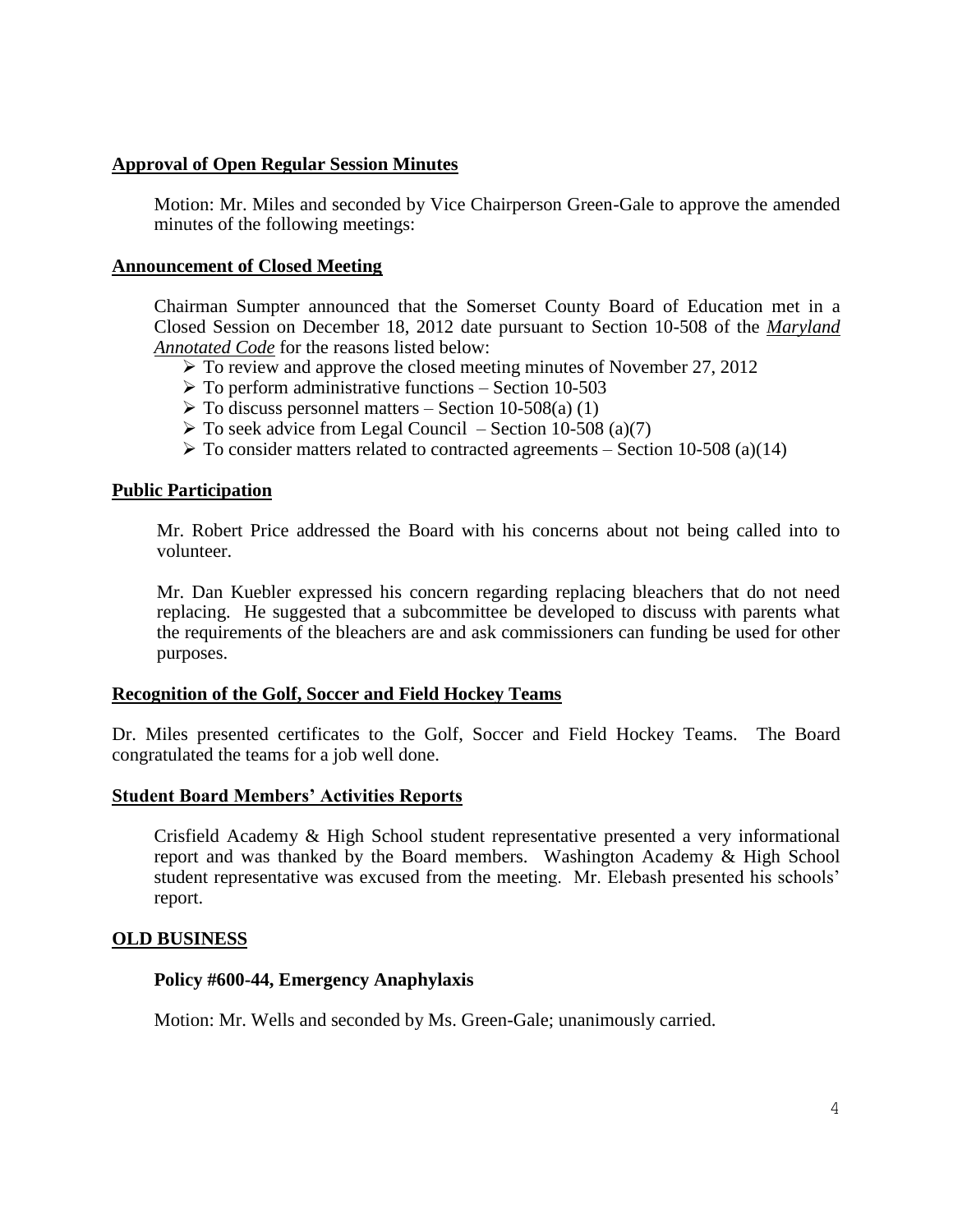# **Job Descriptions**

Motion: Vice Chairperson Green-Gale and seconded by Mr. Wells to approve the revised job descriptions for the Accounting Associate and the Accounting Associate (Grants).

# **NEW BUSINESS**

# **TGM Group, LLC**

This item was removed from the agenda.

# **Finance – Monthly Finance and Food Service Reports**

Mr. Blye presented the projected revenue and budget expenditures to the Board. The food service deficit is currently \$47,379.00.

# **Curriculum & Instruction Report**

Ms. Hopkins presented an update on benchmarks and assessments. She stated that Reading materials are more challenging. The Government Assessment will be returning to high schools and that new standards are coming up. Ms. Hopkins further explained that students will be required to show how math problems are solved and that Algebra courses are going to be more complex.

# **Technology Update**

Ms. Smoker presented a technology update to the Board.

# **Policy 800-11, Parent Involvement**

Ms. Holland presented revised Policy #800-11, Parent Involvement. The Board will vote at the January 18, Board meeting.

# **Student Services Report**

Ms. Carter and Ms. McLaughlin presented a report on attendance and enrollment. They informed the Board that lists were sent to local vendors of the uniform requirements and requests the Board's approval to continue with the Uniform Initiative Program. Schools will implemented casual dress and dress for success days. Mr. Wells requested a list of disciplinary referrals broken down by school.

# **Human Resources**

# **New Hire, Retires, Resignations**

Motion: Mr. Miles and seconded by Vice Chairperson Green-Gale; vote passed with a 3:1 vote. Mr. Wells opposed.